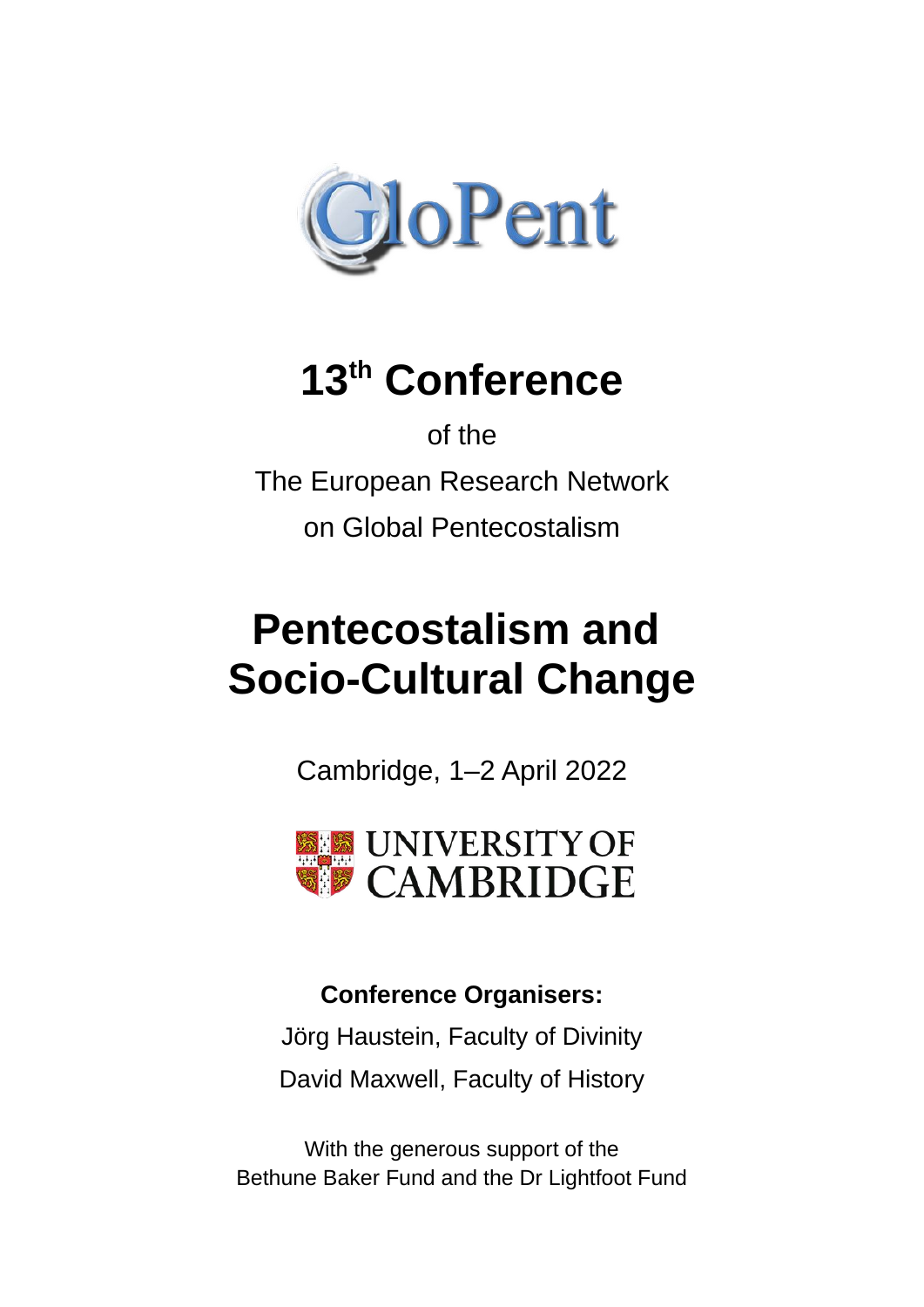# **Conference Theme**

Pentecostal and Charismatic Christianity is often seen as a catalyst for social and cultural change. This chimes with how Pentecostals and Charismatics tend to portray their own religion – as transformative, modern, and on the cutting edge of socio-cultural developments. Yet this view tends to de-contextualise Pentecostalism from the wider cultural and social fabric within which these transformations take place. This conference seeks to recover a more inter-connected perspective that not only asks how Pentecostal movements have effected socio-cultural changes, but also to what extent they have rather themselves been influenced and driven by larger transformations in World Christianity and society at large. The goal of the conference is to place Pentecostalism firmly within the recent history and contemporary expression of World Christianity.

#### **The conference features 45 papers in parallel panels and keynotes by:**

- **David Maxwell, University of Cambridge**
- **Naomi Haynes, University of Edinburgh**
- • [Karen Lauterbach](https://teol.ku.dk/cas/staff/?pure=en/persons/83121), University of Copenhagen

# **Location**

The conference is held in a hybrid format with some presenters and participants joining online. All conference sessions take place at the **Faculty of Divinity**, West Road, Cambridge CB3 9BS. The Friday night conference dinner as well Saturday lunch and refreshments are served at **Selwyn College**, Grange Road, Cambridge CB3 9DQ.

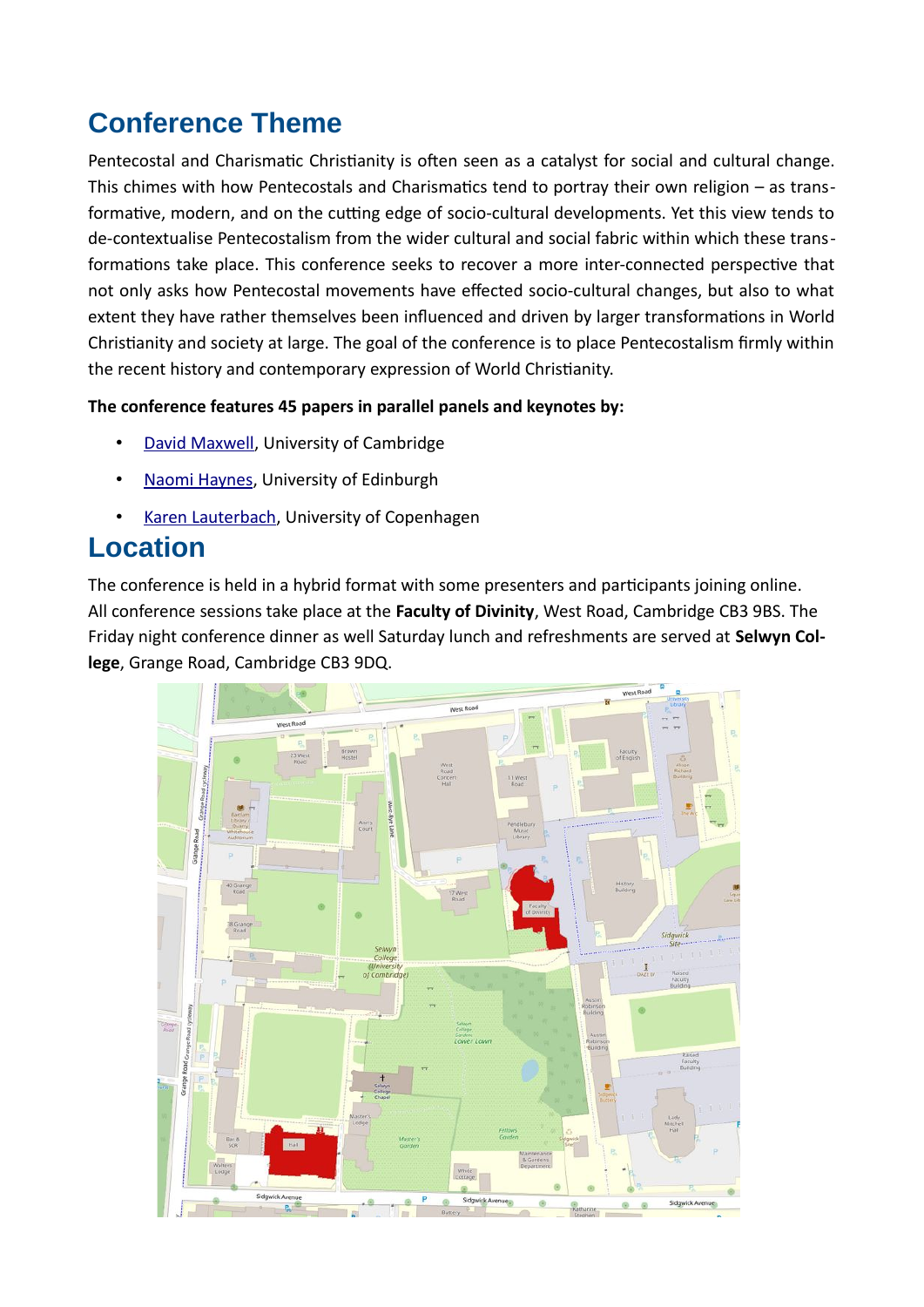# **Conference Programme**

# *Friday, 1 April*

#### **11.30–12.30 Arrival & Registration**

#### **12.30–14.00 Welcome and Plenary 1** Chair: Jörg Haustein

Religious Entanglements. Central African Pentecostalism, the creation of cultural knowledge, and the making of the Luba Katanga

David Maxwell, University of Cambridge

Response

Tomas Sundnes Drønen, VID Specialised University, Stavanger

## **14.00–14.30 Refreshments**

## **14.30–17.00 Parallel Panels 1**

#### **1 Pentecostalism and Migration** Chair: Miranda Klaver

Religious Spaces of Care in the Postsecular City: Nigerian Pentecostals and Civic Engagement in London Richard Burgess, University of Roehampton [online]

Between the Market and the Bible: Translingual Marketing Strategies in an African Pentecostal Church in Madrid

Michele Cunico, Universidad Autónoma de Madrid

Digitized Faith in a Digitalized World? A Case Study of Transnational Migrant Pentecostalism in Norway Stian Sørlie Eriksen, VID Stavanger

Rebuilding Social Relationships in Contexts of Refuge: Spiritual Kinship in Congolese Pentecostal Churches in Kampala (Uganda)

Alessandro Gusman, University of Turin [online]

From Actual Migration to Imagined Migration: A Case of Ghanaian Pentecostalism James Kwateng-Yeboah, Queen's University Canada [online]

#### **2 Pentecostalism and Politics Chair: David Maxwell**

Political Pentecostalism in the Global South: A Comparative Attempt Leandro Luis Bedin Fontana, IGCM Frankfurt

Societal Involvement and Theological Changes in Swedish Pentecostal Churches in the 21st Century Fredrik Wenell /Ulrik Josefsson, Academy for Leadership and Theology, Sweden

Pentecostalism and the Amended CAMA 2020 Law in Nigeria Grace Nwamah, University of Leeds

The Characteristics of Political Participation by Pentecostal Churches Sangil Song, BU School of Theology, alumnus [online]

Electoral Prophecies: What Can They Offer Ghana's democracy? Gideon Tetteh, University of Eastern Finland [online]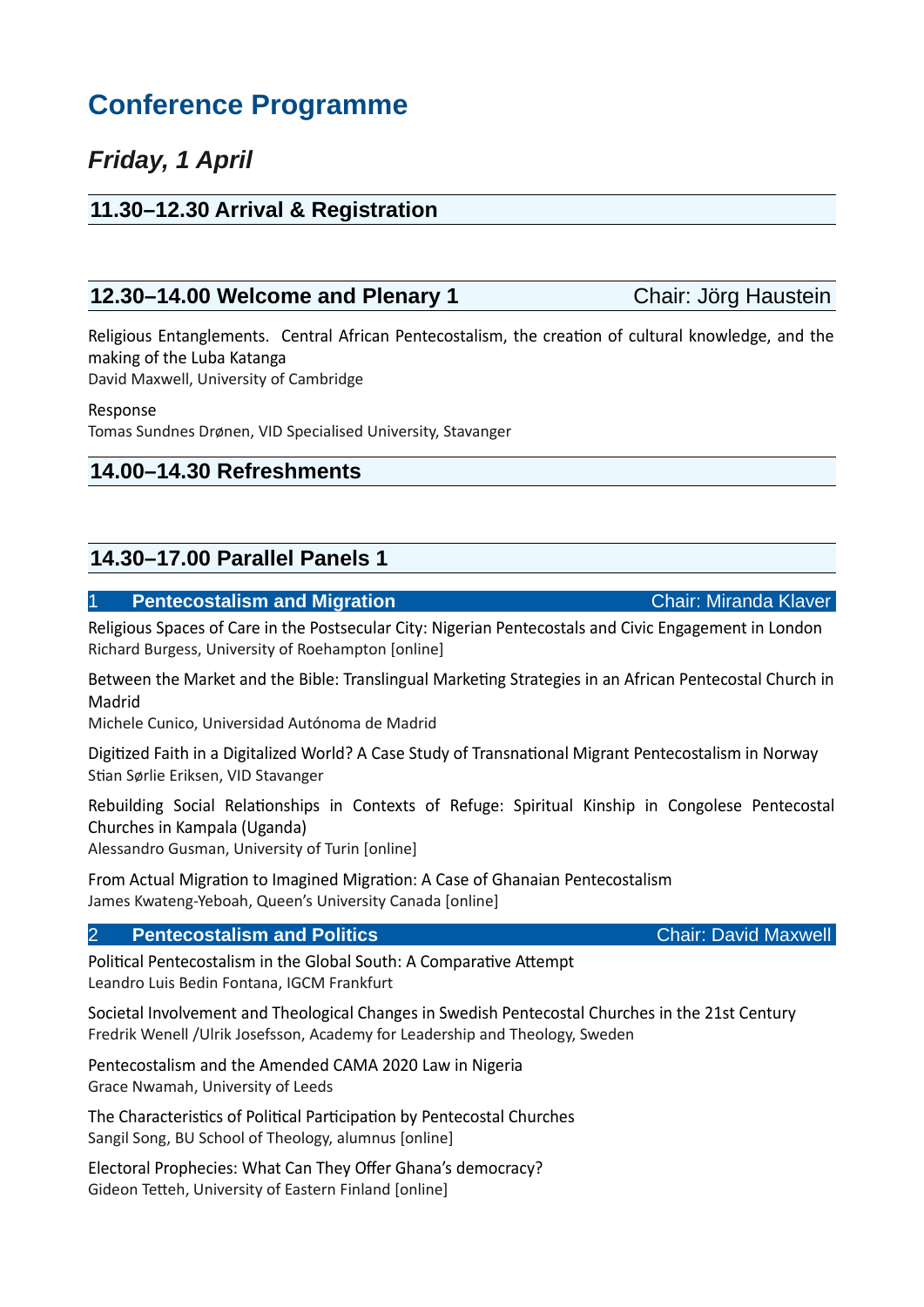#### **3 Pentecostalism and Gender** Chair: Michael Bergunder

The Involvement of Women in the Formation and Development of Nascent British Pentecostalism Jan Hocking, University of Birmingham [online]

Perception of Women's Leadership in Neo-Charismatic Churches on the Example of "The Word Of Life" Church

Tatiana M. Krihtova, Saint Tichon Orthodox University [online]

Women and Prophetism in Neo-Pentecostal Christianity in Kenya Philomena Njeri Mwaura, Kenyatta University, Kenya [online]

Cultural Hierarchies and Freedom of the Spirit: Reimaging of Pentecostal Women in Nigeria Donatus Pius Ukpong, University of Uyo, Nigeria

Atonement for Sexual Abuse Survivors: A Feminist-Informed Pentecostal Somatology Faith Van Horne, University of Birmingham

#### 4 **Pentecostalism and Healing** Chair: Andreas Heuser

Inner Healing and the Therapeutic Transformation of Charismatic Christianity Peter Althouse, Oral Roberts University, Tulsa [online]

Medical Pluralism and Commodification of Healing by Pentecostal Pastor-Prophets in Ghana Francis Benyah, Abo Akademi University

Divine Healing and Pentecostal Theology in the Era of Covid-19 Pandemic Lord Elorm Donkor, Birmingham Christian College

Economies of Affect in a South Africa-Based, Zimbabwean Transnational Pentecostal Church Admire Thonje, University of Witwatersrand [online]

Pentecostalism and Nigerian Social Change: The RCCG as Religious Symptom of Nigeria's Turbulent Postcolonial History

Christopher Wadibia, University of Oxford [online]

#### **17.00–17.30 Refreshments**

## **17.30–19.00 Plenary 2** Chair: David Maxwell

Presidents, Priests, and Prophets: Covenantal Christian Nationalism and the Challenge of Biblical Analogy

Naomi Haynes, University of Edinburgh

Response Joel Robbins, University of Cambridge [online]

#### **19.30 Conference Dinner**

Selwyn College, dining hall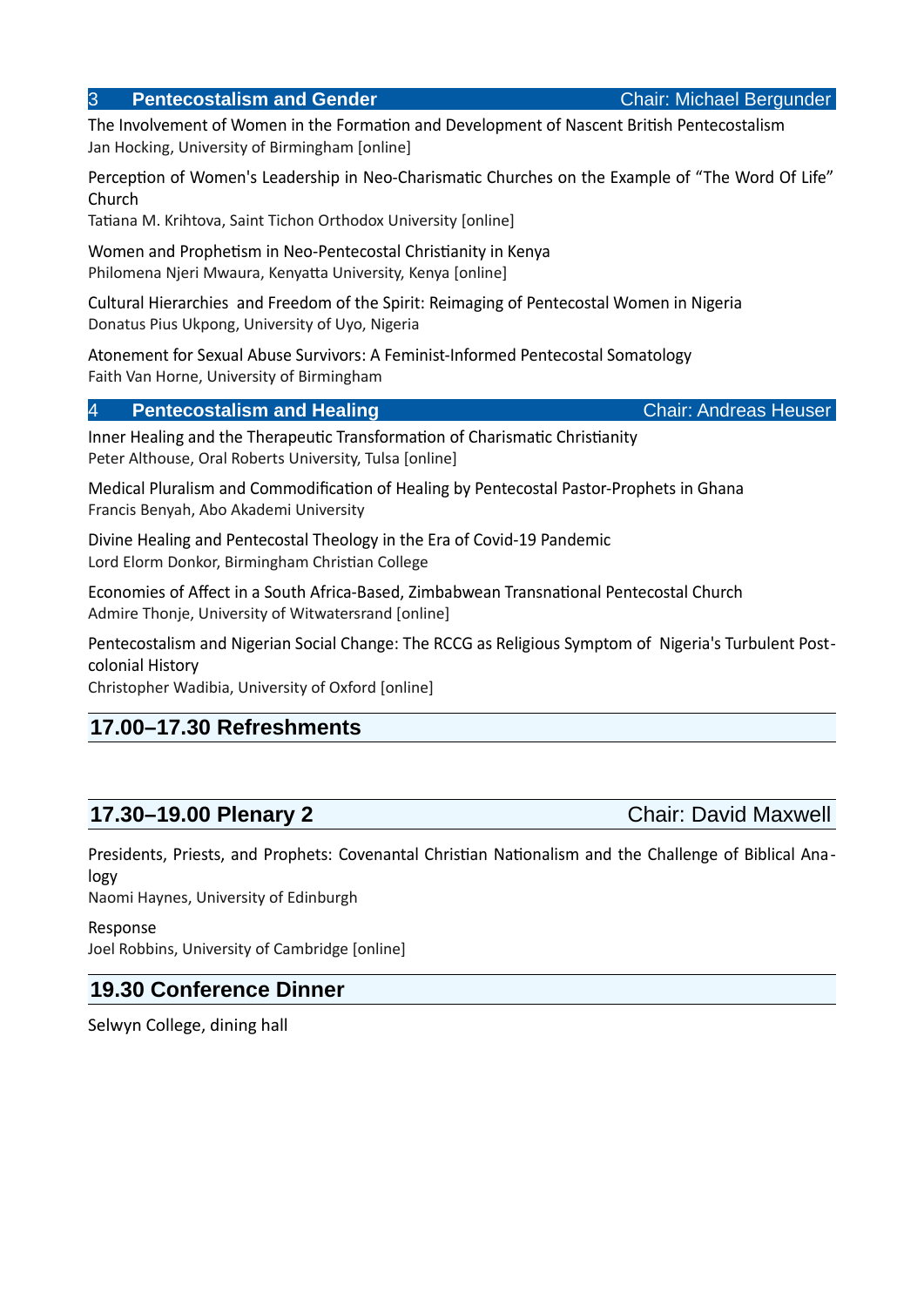## **9.00–10.30 Parallel Panels**

#### 5 **Pentecostalism and Global African Identities** Chair: Jörg Haustein

Pentecostalism and/as Blackness – A Diasporic Conversation Marlon Millner, Northwestern University

A Pentecostal Paradox: The Pentecostal Assemblies of Canada's Evangelical Efforts in a Transitioning Trinidadian Society 1920-1962

Aakeil Murray, University of the West Indies, St. Augustine [online]

African Literature and the Socio-Cultural Critique of Pentecostalism: Okey Ndibe's Foreign Gods, Inc. Adriaan van Klinken, University of Leeds

#### **6 Pentecostal Boundaries Chair: Michael Bergunder**

The 'Presbycostalisation' of the Church in Cameroon: The Influence of Pentecostalism on the Worship and practice of Presbyterian Church in Cameroon.

Felix Kang Esoh, Presbyterian Theological Seminary Kumba, Cameroon

On "Sheep-Stealing" and Community-Building: Changing Local Christianity in Eastern India Sophia Schäfer, Humboldt University of Berlin [online]

Navigating Between "Evangelical", "Charismatic" and "Sect": Constructing Belonging in a Church in **Switzerland** 

Rahel Weber, University of Basel

| <b>Chair: David Maxwell</b><br><b>Pentecostalism, Commodification and Consumption</b> |  |
|---------------------------------------------------------------------------------------|--|
|---------------------------------------------------------------------------------------|--|

Time, Technology and Theology: The Neo-Pentecostal consumerist ethos of the 'more' Miranda Klaver, VU Amsterdam

Producing and Consuming Experiences: The Megachurch as a Place of World-building and Self-making Katia Rakow, University of Utrecht

The Aesthetics of Class Distinction in Brazilian Pentecostalism Cristina Rocha, Western Sydney University

## **10.30–11.00 Refreshments**

Selwyn College, Chadwick Room (below the Dining Hall)

#### **11.00–12.30 Plenary 3**

Prosperity Gospel and Prosperity Politics: Building a National Cathedral in Ghana Karen Lauterbach, University of Copenhagen

Response Leanne Williams Green, University of Cambridge

## **12.30–13.30 Lunch**

Selwyn College, Dining Hall (lunch tickets provided in conference packs)